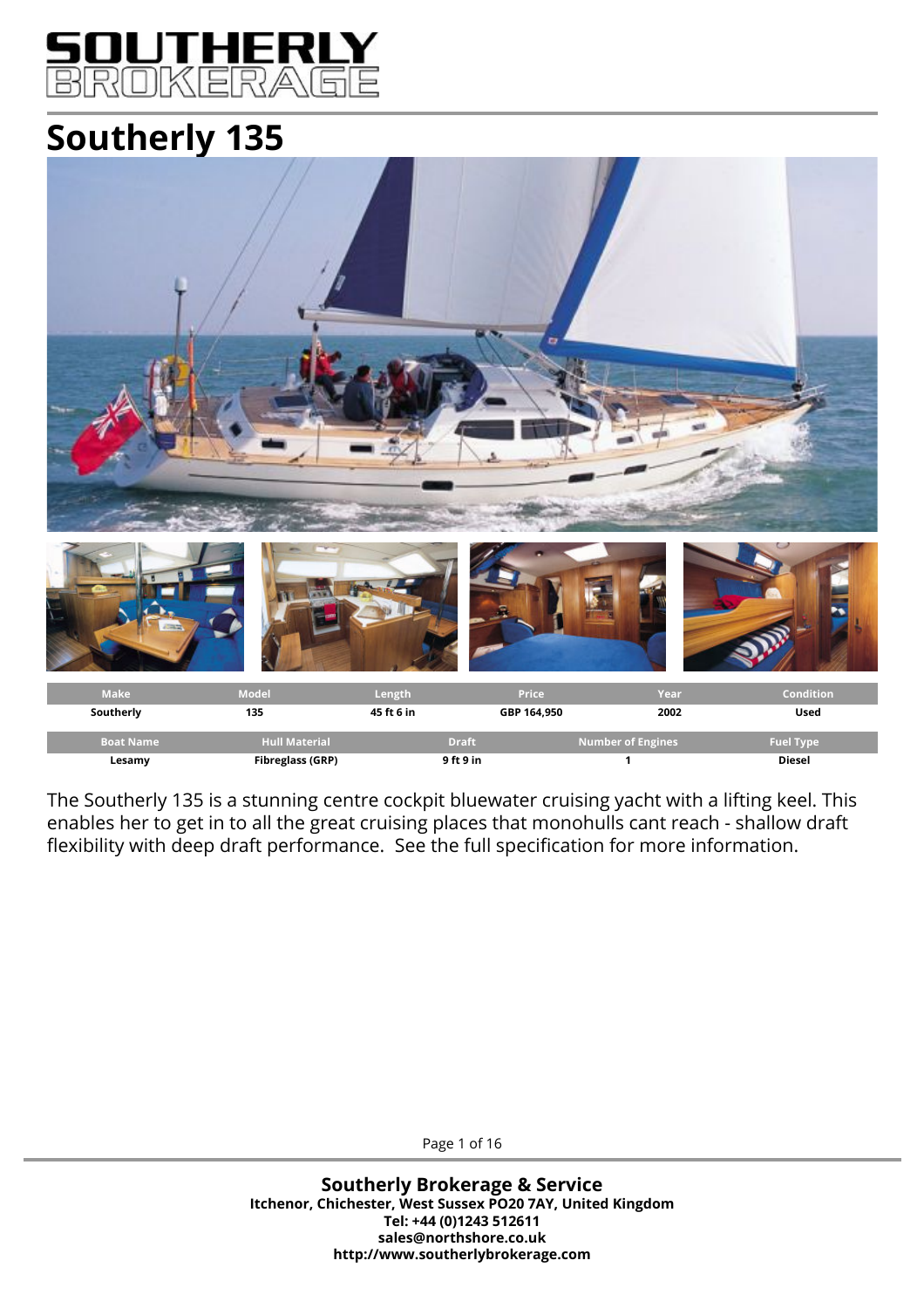

#### **Measurements**

LOA: 45 ft 6 in LWL: 36 ft 6 in Beam: 13 ft 6 in Min. Draft: 2 ft 9 in Max Draft: 9 ft 9 in Ballast: 9770 lb Displacement: 27708 lb Convertible Saloon: Yes Windlass: Electric Windlass Electrical Circuit: 12V Fuel Tanks #: 2 Fuel Tanks Cap.: 40 gal (UK) Fuel Tanks Material: Stainless Steel Fresh Water Tanks #: 2 Fresh Water Tanks Cap.: 60 gal (UK) Fresh Water Tanks Material: Stainless Steel Holding Tanks #: 1 Holding Tanks Material: Stainless Steel Number of Cabins: 2 Number of Heads: 2

## **Propulsion**

Engine #1 Engine Make: Yanmar Engine Model: 4JH3-E Primary Engines: Inboard Drive Type: Shaft Drive Location: Center Engine Year: 2002 Power: 56 hp Propeller Type: 3 Blade Propeller Material: Bronze Rope Cutter: Yes

#### **Dimensions**

LAO: 45ft 6ins

Page 2 of 16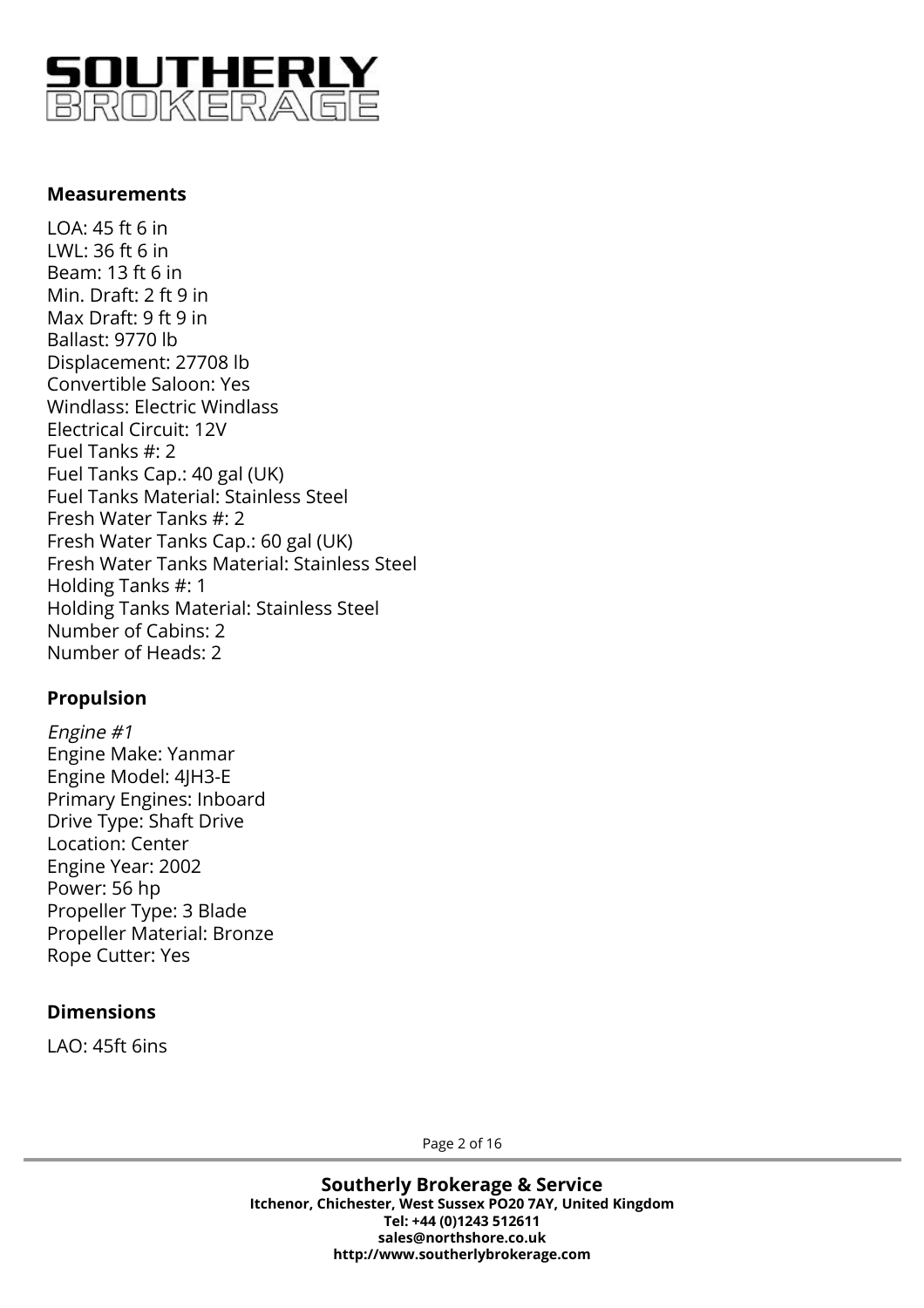

 $IWI·36ft 6ins$ Beam: 13ft 6ins Draft: (Keel up) 2ft 9ins Draft: (Keel down) 9ft 9ins Displacement: 27,708lbs Total ballast (inc keel): 9,770lbs

#### **Construction**

**Hull**: The heavy duty hand laid GRP moulding uses Northshores Nordseal laminating system to incorporate multi axial and unidirectional reinforcements. Thickness increases progressively toward the keel area. The keel box is an integral part of the hull layup and sandwich construction stiffening runs the entire length of the hull topsides. All main bulkheads are bonded into the hull at the main layup stage. The engine bearers are also an integral part of the hull structure.

**Deck**: Hand laid GRP sandwich construction using balsa core stiffening, with plywood in high stress areas where fittings are positioned. Heavily stressed areas are additionally reinforces with unidirectional lass reinforcements. The deck is bonded to the hull through the entire length and also to all the main bulkheads, resulting in a strong and integrated unit.

Hull: Off white gelcoat Deck: Off white gelcoat Boot-top: Blue Style lines: Blue Antifoul: Coppercoat

## **Variable Draft Swing Keel**

The fixed ballast is an iron casting which acts as a grounding plate and as transverse stiffening for the keel unit. It is fitted into a recess in the hull in the area of the keel box with stainless steel bolts. The aerofoil swing keel is cast iron and incorporates a stainless steel pivot at the leading edge. The swing keel is raised and lowered by a hydraulic ram powered by and electrically driven pump with a hand operated back-up. All hydraulics are easily accessible for maintenance. The keel control and gauge showing keel position are located at the cockpit wheel

Page 3 of 16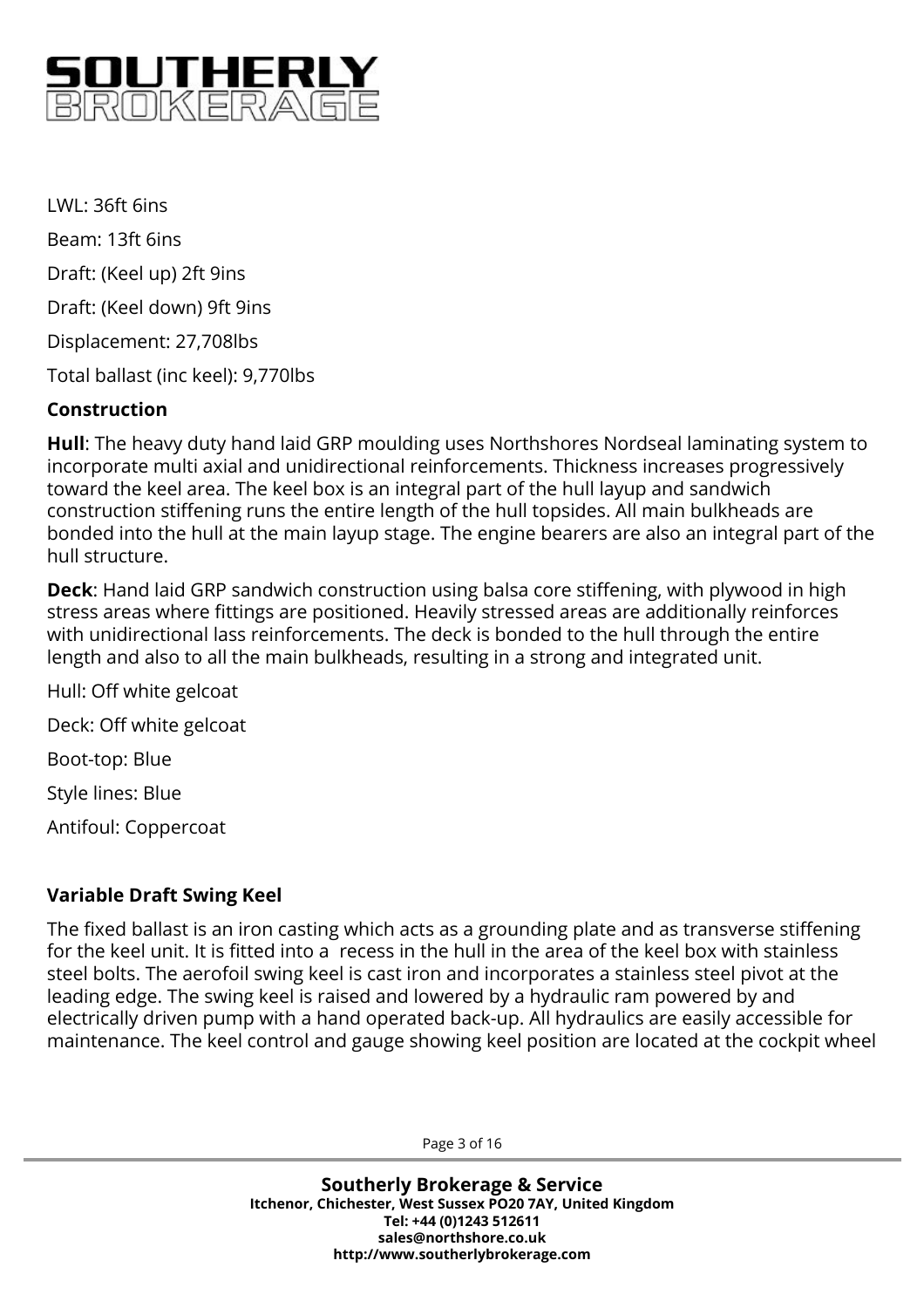

pedestal. A removeable stainless steel pin can be positioned to enable the keel to be locked in the 'up' position.

## **Internal Joinery and Upholstery**

Interior joinery is finished in solid maple and marine faced quality plywood. Linings are fabric covered plywood or GRP as appropriate. Cabin soles are teak and holly striped non-slip laminate.

Saloon upholstery in blue "Ultraleather"

#### **Engine and Propulsion**

Yanmar 4JH3-E 56hp 4 cylinder water cooled diesel engine. Fitted with a reduction/reverse gearbox and 60amp alternator. Last engine service October 2019

Bronze stern tube with water lubricated stern gland.

Stainless steel propeller shaft

Bronze three bladed propeller

Rope cutter

Substantial skeg fitted on centreline to protect propeller when drying out

Two stainless steel fuel tanks with sediment trap and line filter (80 gallons)

Bronze water inlet with removeable filter gauze strainer

12v electric ventilator extractor fan

Sound deadening to engine box.

Removeable panels around engine box for access.

#### **Electrical**

12volt system

Seven heavy duty batteries charged from the engine alternator, One for engine start, two banks of 3 for domestic use. All replaced 2019

Mastervolt battery charger IVO 12/60

6000W power inverter

Two 50W solar panels

Isolating switches

Page 4 of 16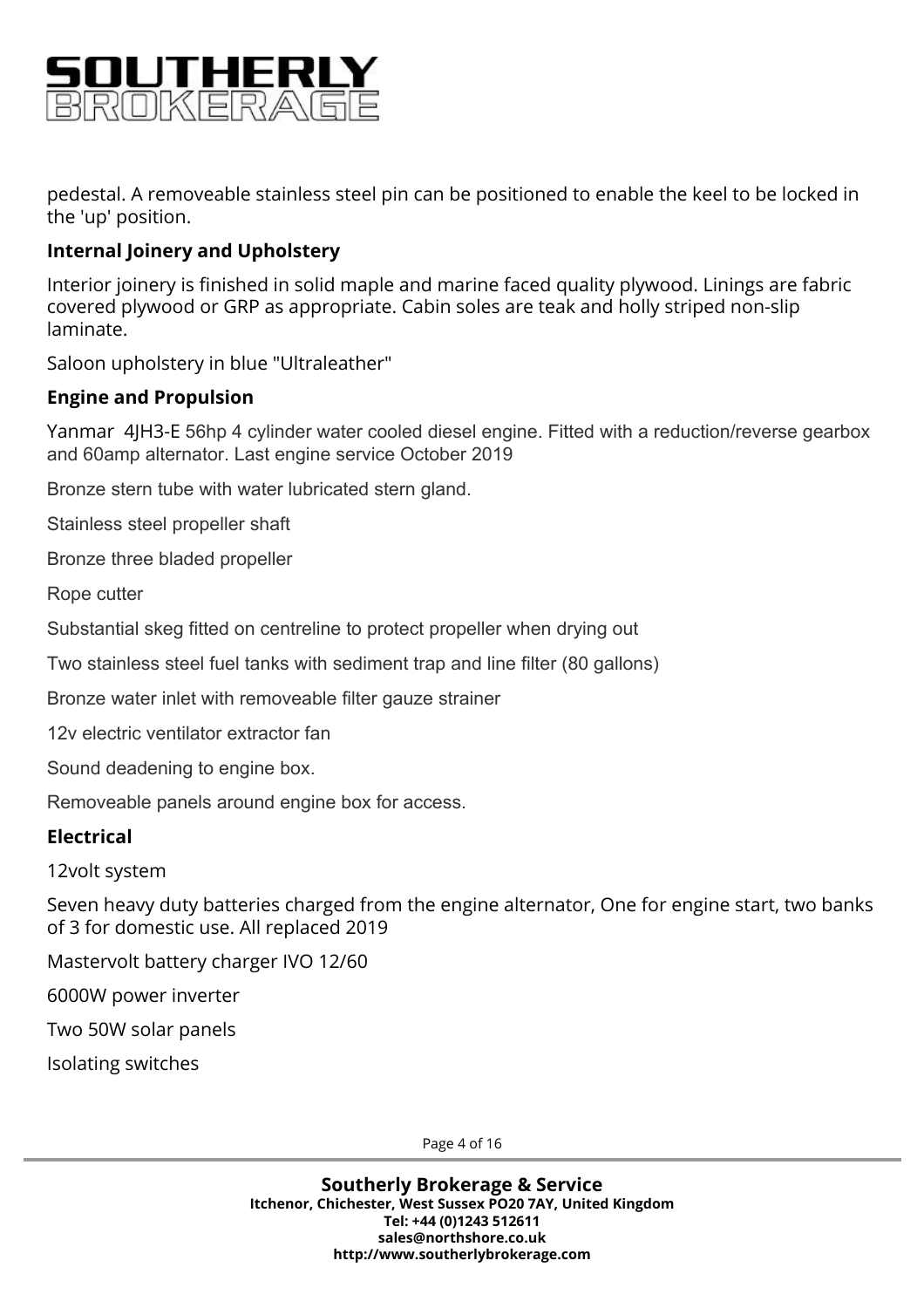

Cabin lighting throughout

Reading lights over bunks

Chart light over navigation table

Full navigation light system incorporating bow light, sternlight, masthead tri-colour light with all round white anchor light, deck floodlight and steaming light.

Circuit breakers on main panel

240V ring main, with three double UK outlet sockets, earth leak circuit breaker and cable for shore power connection

240V 1 Kw immersion heater fitted in calorifier

## **Engineering**

Galley icebox fitted with customer evaporator plate fitted with sintered keel cooler

Penguin keel cooled 80 litre front opening fridge

Holding tank system fitted, tank fitted under forward berth, heads pump to sea or into tank.

Bow thruster, 75Kg thrust, with control fitted at steering pedestal

## **Water System and Pumps**

Pressurise hot and cold water system

Mixer tap to galley sink

Mixer tap in head compartments

Two stainless steel fresh water tanks (120 Gallon combined capacity)

Electric pressure pump

Hot water provided by engine calorifier unit

Electric sump pumps to shower trays

Two manual bilge pump

One electric submersible bilge pump

## **Steering**

Semi balanced twin rudders

Pedestal mounted 32" stainless steel cockpit wheel

Page 5 of 16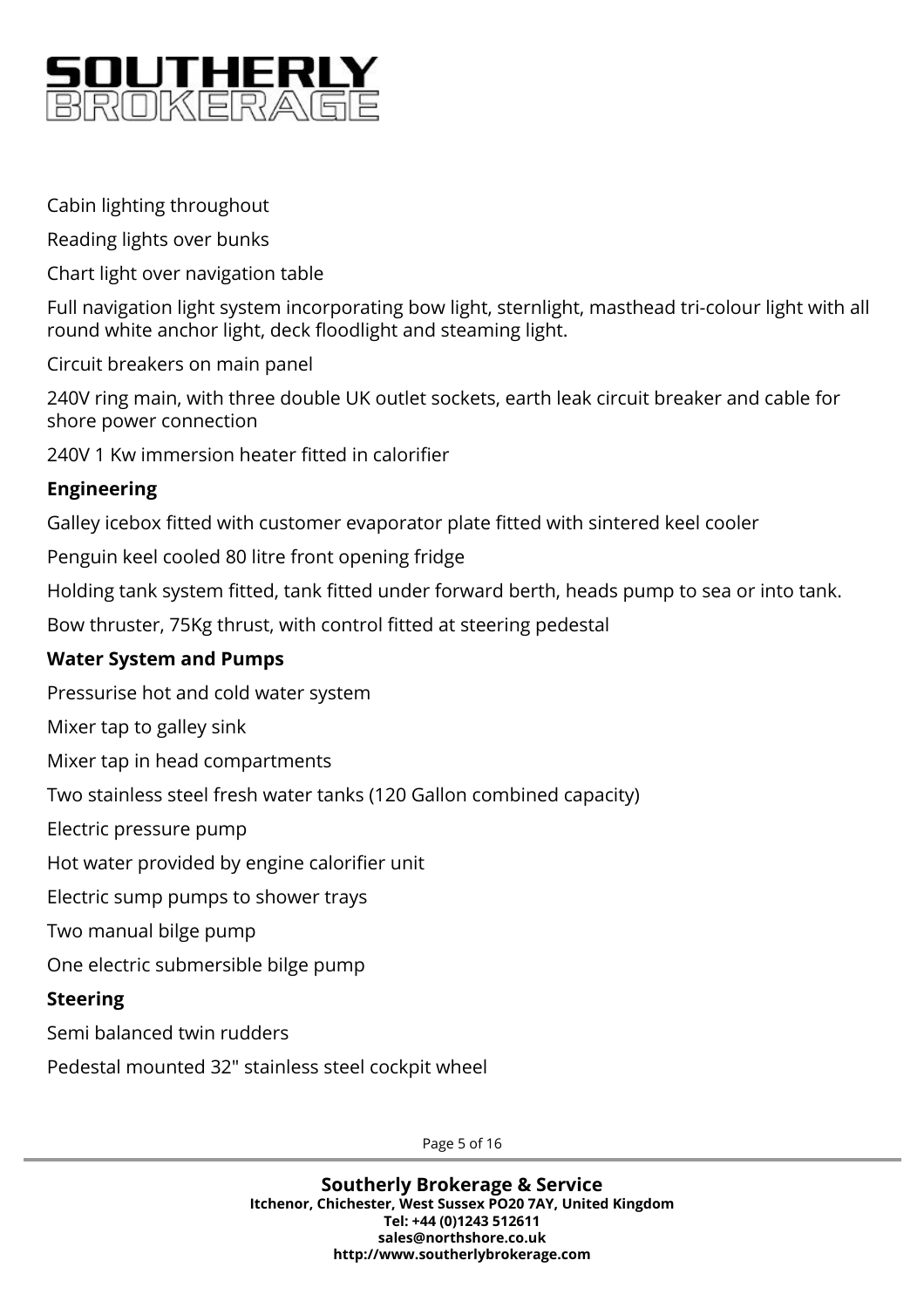

## Lewmar Mamba torque tube and bevel box system

Single lever engine control

Emergency steering system

6" main steering compass

## **Navigation Equipment**

Raymarine ST60 speed, depth, wind and compass fitted in instrument paned above companionway

Raymarine ST60 multi repeater display fitted at chart table

Raymarine C80 chart plotter

Raymarine ST6001 autopilot

VHF radio with antenna fitted at masthead

Radar reflector fitted at mast

Foghorn

## **Spars and Rigging**

Selden standard tall rig

Double spreader

Selden anodised aluminium spars, finished in silver

Internal halyards

1 x 19 stainless steel wire staining rigging with swage toggle-fork rigging screws

Insulated backstay for SSB

Removeable inner forestay

Furlex headsail reefing system

Single line reefing led aft to cockpit

Internal clew outhaul

Adjustable rigid gas filled boom vang

Page 6 of 16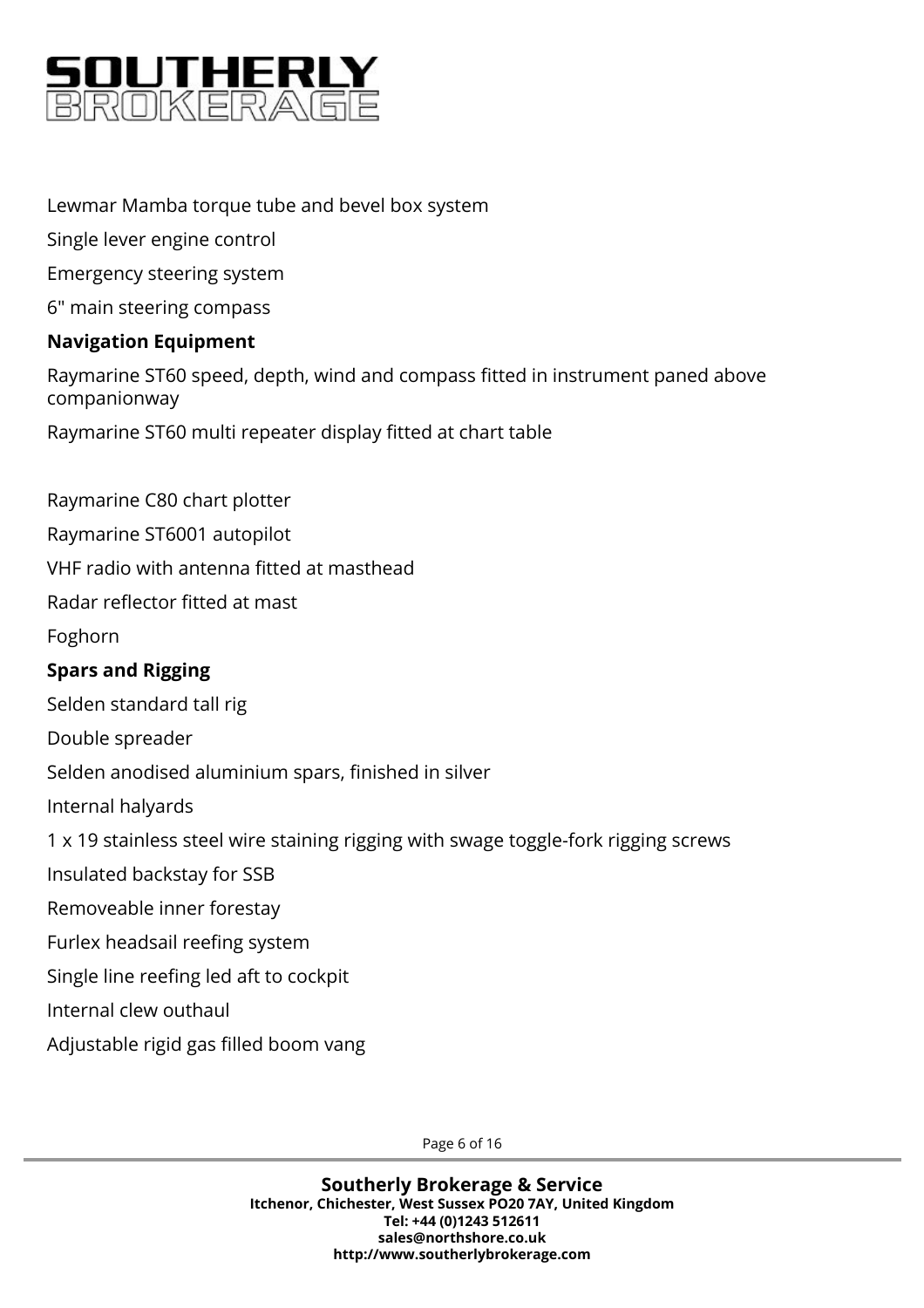

Kicker, main halyard, topping lift, outhaul and 2 reefs led aft Genoa halyard at mast Burgee and signal halyards Lewmar size 16ST winch on mast Tri sail track fitted to mast

## **Sails**

Arun Dacron Sails UV Protection strip to foresail Fully battened tall rig mainsail and mast sliders Mainsail stack pack cover in blue canvas Three part lazy jacks fitted to mast Storm trisail and sheets Furling genoa for tall rig **Cockpit** Centre Cockpit Self draining Laid teak to cockpit seats and coaming Teak grating to cockpit sole Stowage bins Perspex main companionway hatch with washboard Instrument panel above hatchway Two winch handle pockets Steering pedestal Two safety harness eyes Sprayhood, with stainless steel frame, in blue canvas

Page 7 of 16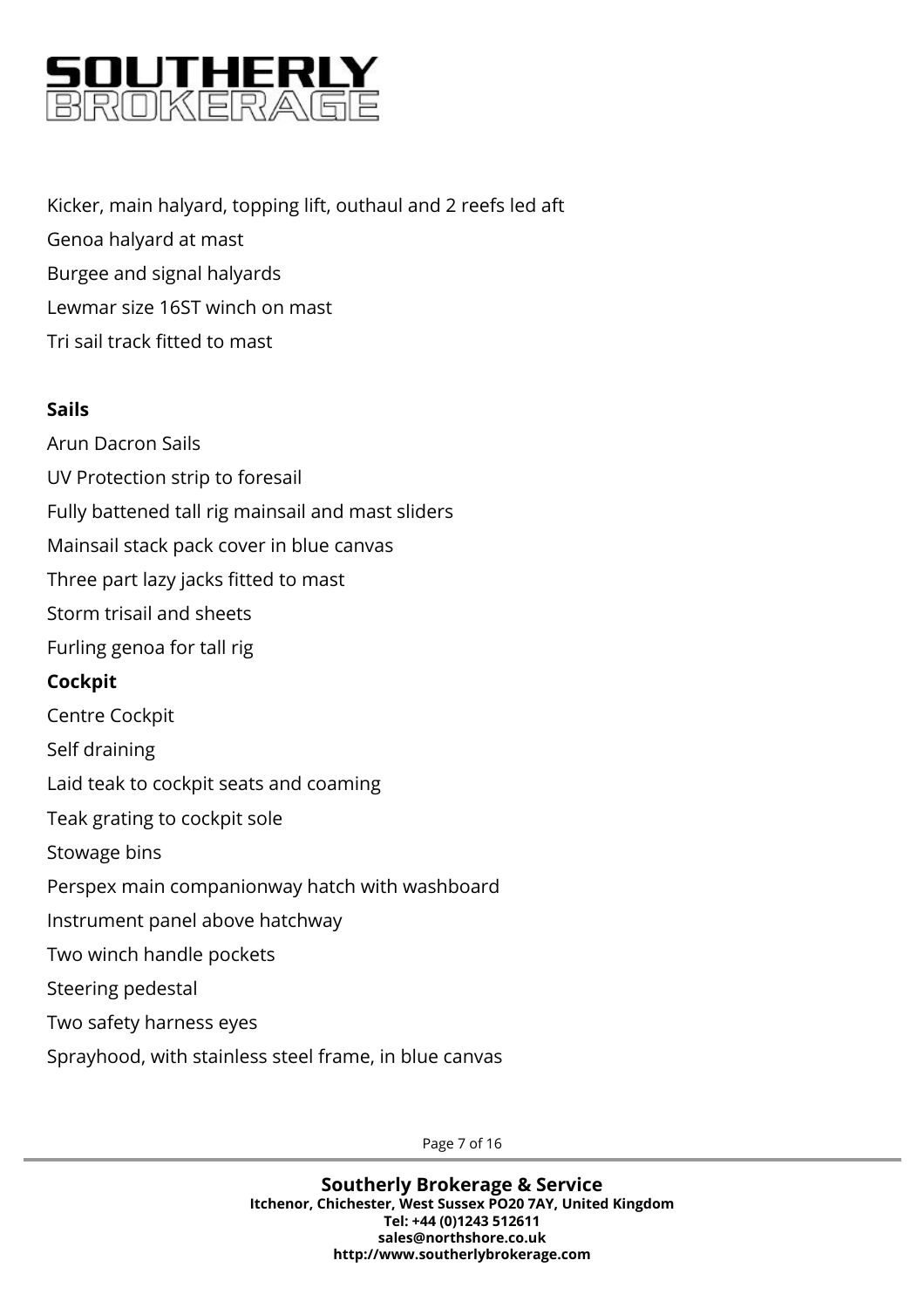

Bimini with stainless steel frame

## **Deck Fitting and Loose Gear**

Teak rubbing strakes fitted to hull port and starboard Cleats forward with through bulwark fairleads Spring and aft cleats with stainless steel chafe guards Stainless steel stemhead fitting with twin bow roller Horizon 1500 reversing windlass with hand held control switch & control at steering pedestal Stainless steel pulpit incorporating navigation light bracket Stainless steel stanchions and guardwires, with gates port and starboard Stainless steel pushpit incorporating stern gate, navigation light bracket and ensign socket Fuel and water deck fillers Genoa tracks with plunger cars port and starboard Track and traveller for mainsheet with end turning blocks and cleat from traveller lines Mast step incorporating blocks for leading halyard and reefing lines back over coachroof Mainsheet track with control lines Rope clutches on each side for running rigging Two Lewmar 30ST winches on coachroof, port and starboard, for lines from mast Two Lewmar 50ST winches on cockpit coamings for genoa sheets Two mooring cleats on aft deck Two lazarette lockers with gas stowage, vented overboard Scoop stern with additional stainless steel bathing platform Stainless steel arch for solar panels Stern boarding ladder Deck shower in transom Passarelle Stainless steel grab handles on either side of coachroof

Page 8 of 16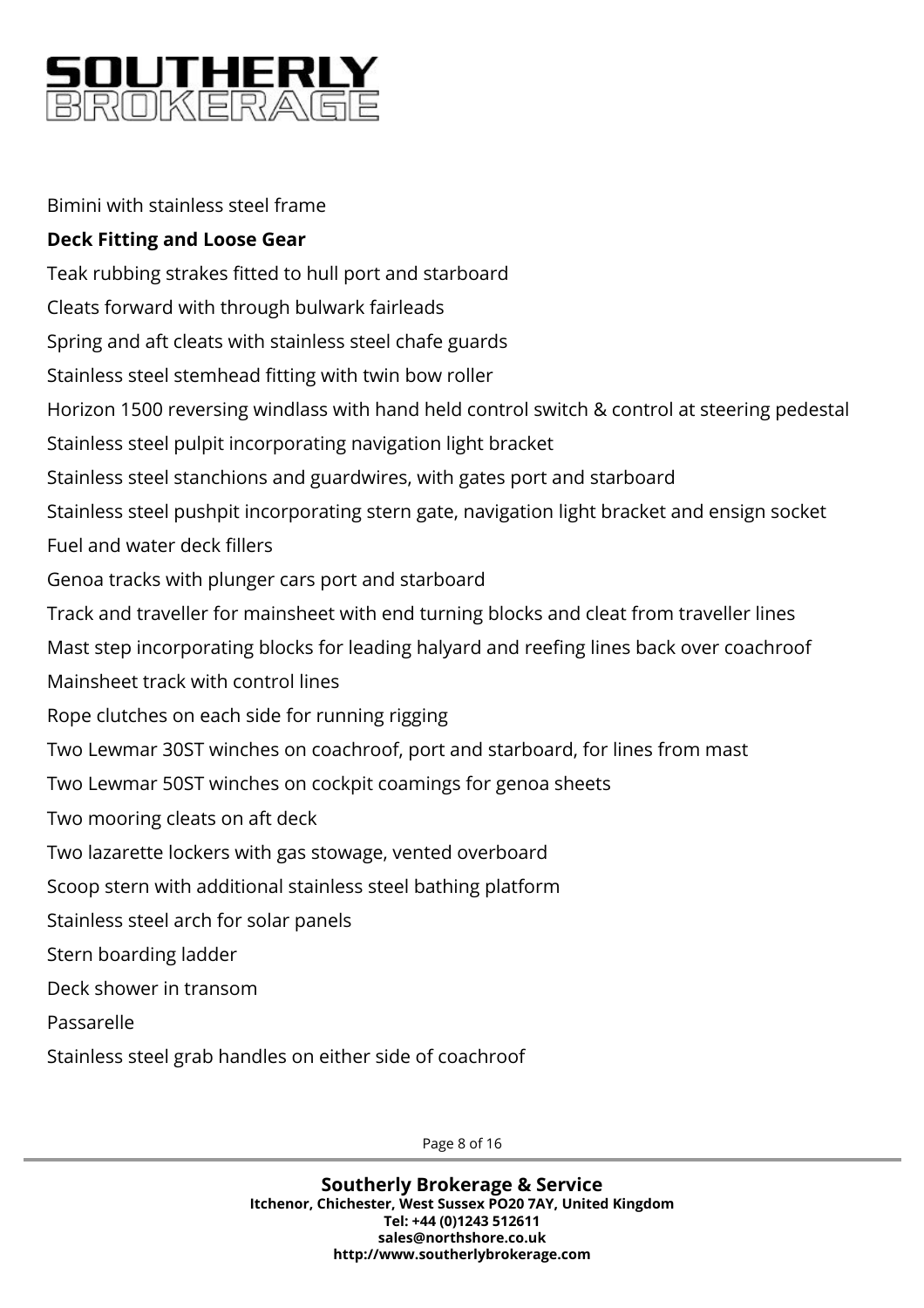

Zodiac 2.7M RIB with 6hp Yamaha 2 stroke outboard 25 Kg Delta anchor Approximately 150 Meters of 9.5mm anchor chain 30 Metres of anchor warp Fortress kedge anchor with chain Three fire extinguishers One fire blanket Two 10" lock in winch handles Four fenders Three mooring warps Boathook Danbuoy Ensign staff

Gas bottle

## **Windows, Hatches and Ventilation**

Two opening deck hatches, size 60, over forecabin and aft cabin. Four opening hatches in coachroof, size 20 over saloon, galley and chart table.

Glazed opening ports in aft cabin coamings port and starboard

Four dorade and three fixed ventilators on deck serving forward heads, saloon and aft cabin

Perspex main companionway hatch

Pilot house windows and hull ports are partially reflective toughened glass bonded into recesses in GRP mouldings

#### **Accomodation**

There are a total of eight berths, with two in the forecabin, two in the aft cabin, there in the saloon (a double berth conversion and a single settee) and one in th pssage way to the aft cabin,

Page 9 of 16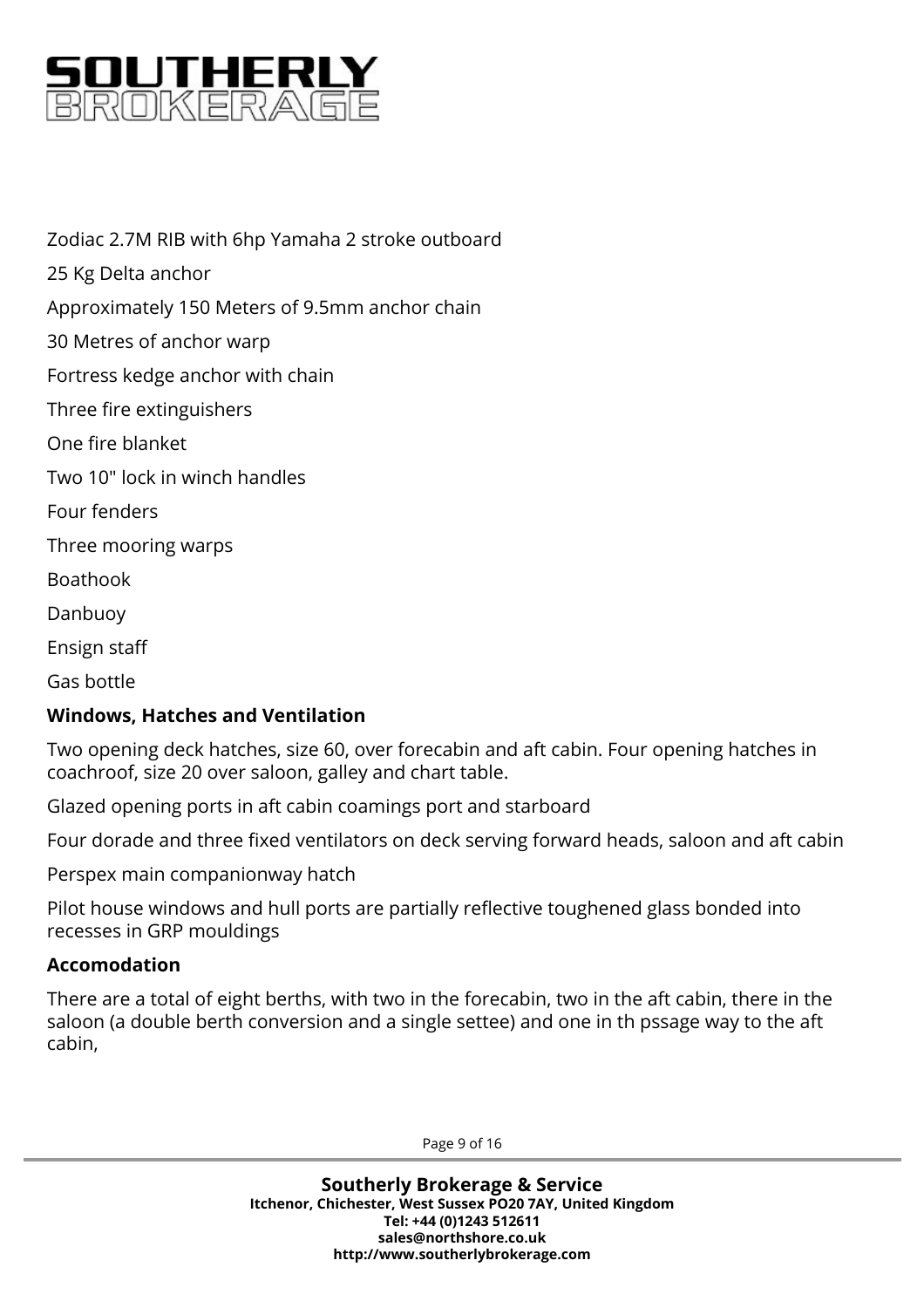

## **GALLEY**

Twin stainless steel sinks Laminated work tops Pressurised hot and cold water Stainless steel grabrail to cooker Ice box with top access Fully gimballed gas cooker with two burners, grill and oven (fail-safe devises on all burners) Gas cut off tap Ample storage for crockery and cutlery Cupboards Opening hatch **SALOON** Dinette seating to port Stainless steel mast support. Table slides and can drop to convert are into a double berth. Table will extend to starboard to maximise seating Full length single settee to starboard Stowage and bookshelves outboard Four hull ports Two opening hatches Curtains to hull ports Concertina blinds to coachroof windows **NAVIGATION AREA** Swivelling navigators seat Excellent vision Instrument console forward of chart table Chart stowage

Page 10 of 16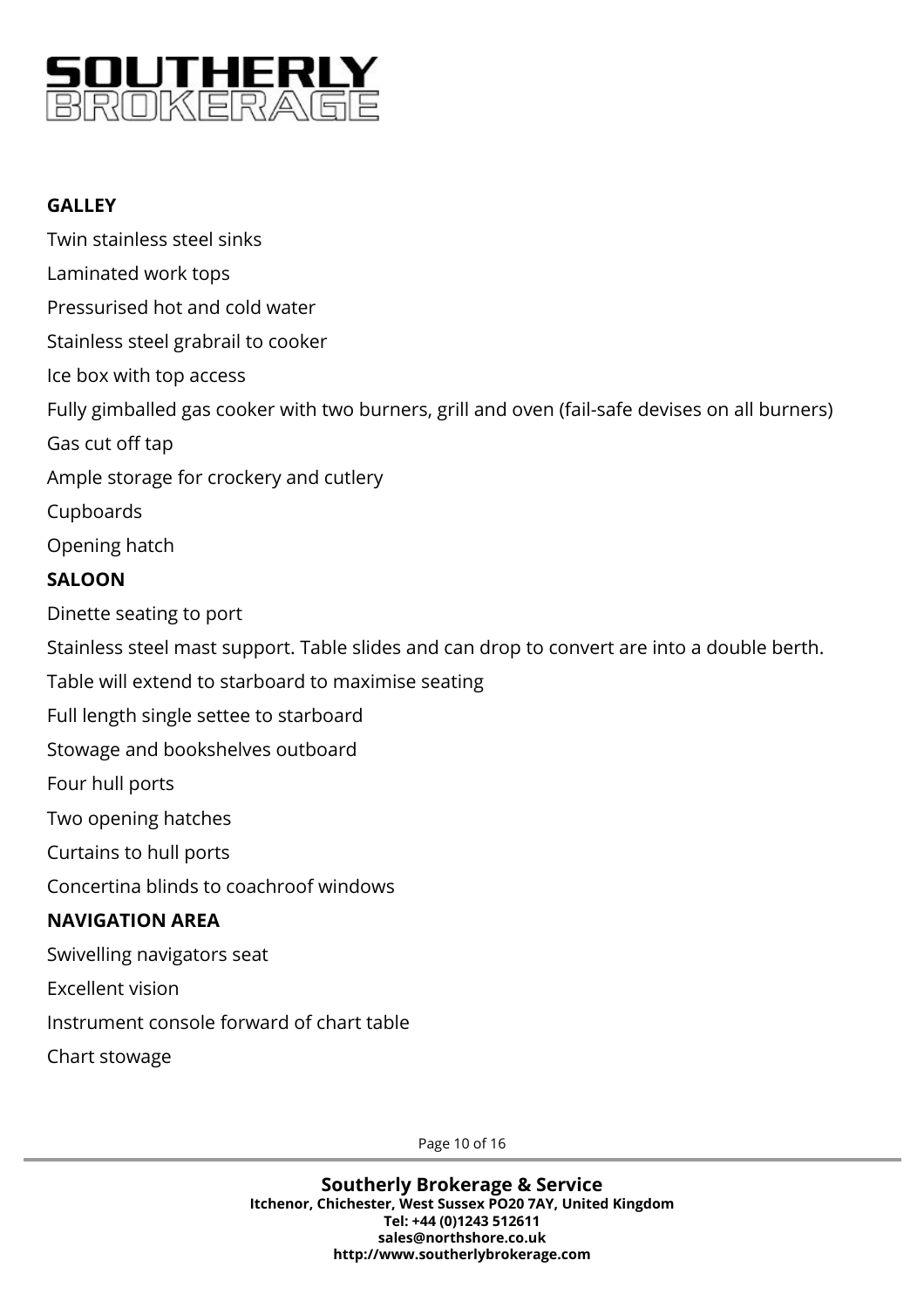

Locker spaces Open hatch overhead Chart light Main switch panel **PASSAGEWAY TO AFT CABIN** Single sea berth Stowage under Acess to engine Three opening portlights One hull port **AFT CABIN** Large central double berth Seating port and starboard Vanity unit Chest of drawers Hanging locker Opening hatch Four opening port lights Dorade ventilators Curtains Access to steering gear under berth **AFT CABIN ENSUITE** Lavac marine toilet Washbasin with Nordstone surround Hot and cold pressurised water Shower

Page 11 of 16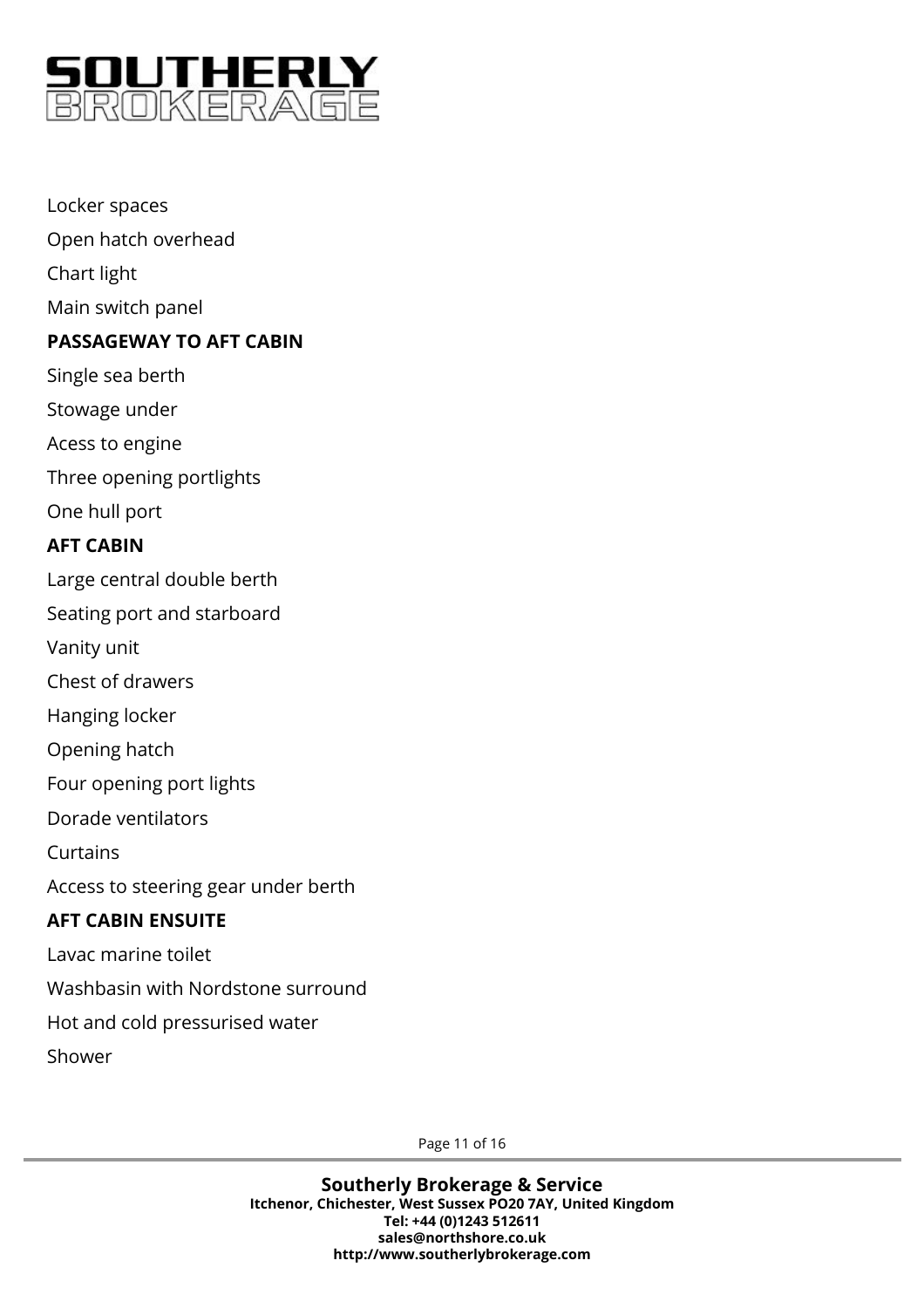

Electric shower pump Grating to shower tray Lockers Mirror Glass holder Two opening portlights Ventilation through cockpit coamings **WORKSHOP** Acess from aft cabin ensuite and through cockpit locker Work bench Stowage below **FORECABIN** "V" berth, two long single berths Infill to convert to a double Two large hanging lockers Stowage under berths Overhead lockers forward Opening hatch Two opening portlights Two hull ports Curtains **FORWARD HEADS** Lavac marine toilet Washbasin with Nordstone surround Hot and cold pressurised water Shower

Page 12 of 16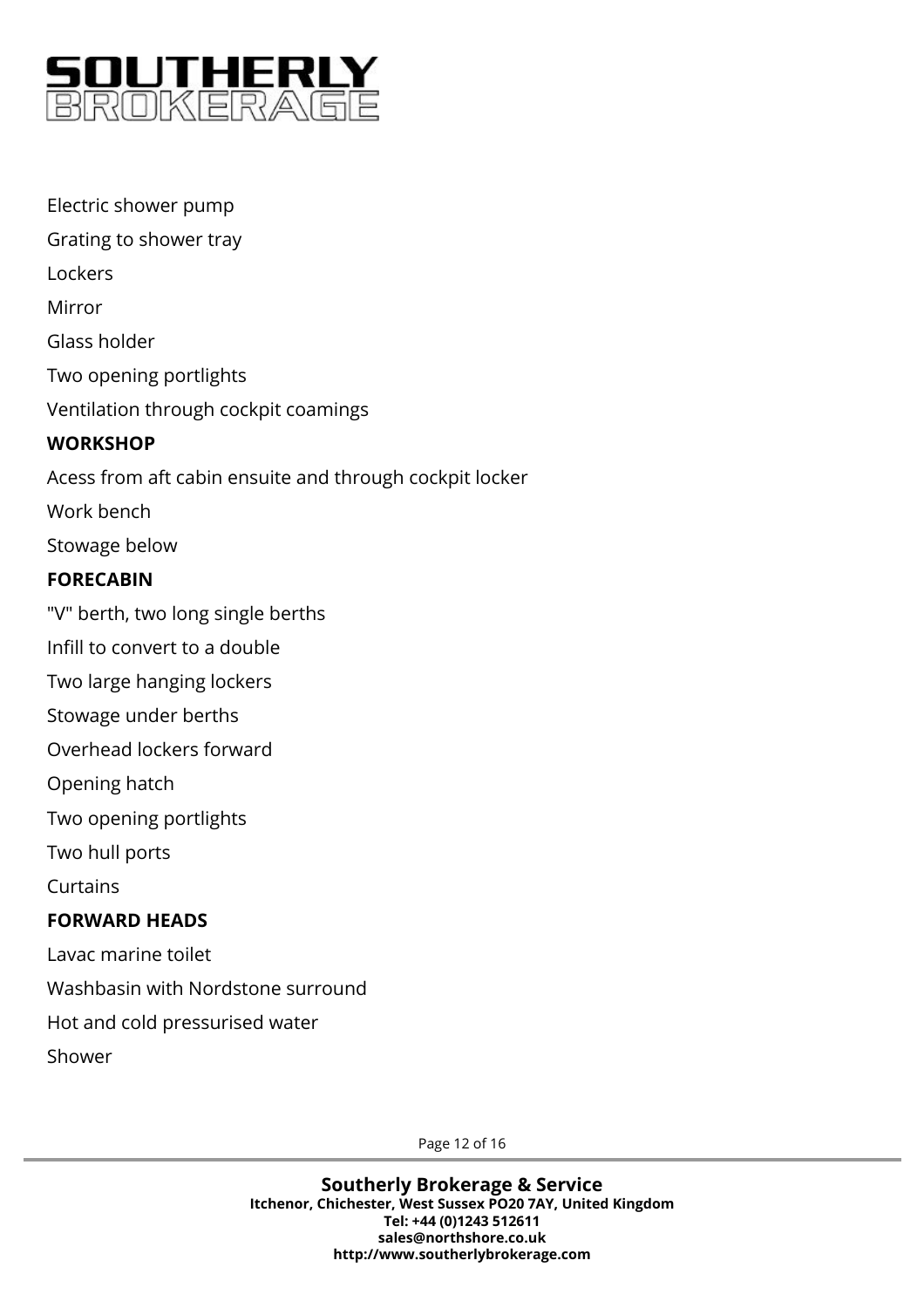

Grating to shower tray Electric shower pump Locker Mirror Glass holder Dorage ventilator Opening portlight

#### **Disclaimer**

The Company offers the details of this vessel in good faith but cannot guarantee or warrant the accuracy of this information nor warrant the condition of the vessel. A buyer should instruct his agents, or his surveyors, to investigate such details as the buyer desires validated. This vessel is offered subject to prior sale, price change, or withdrawal without notice.

Page 13 of 16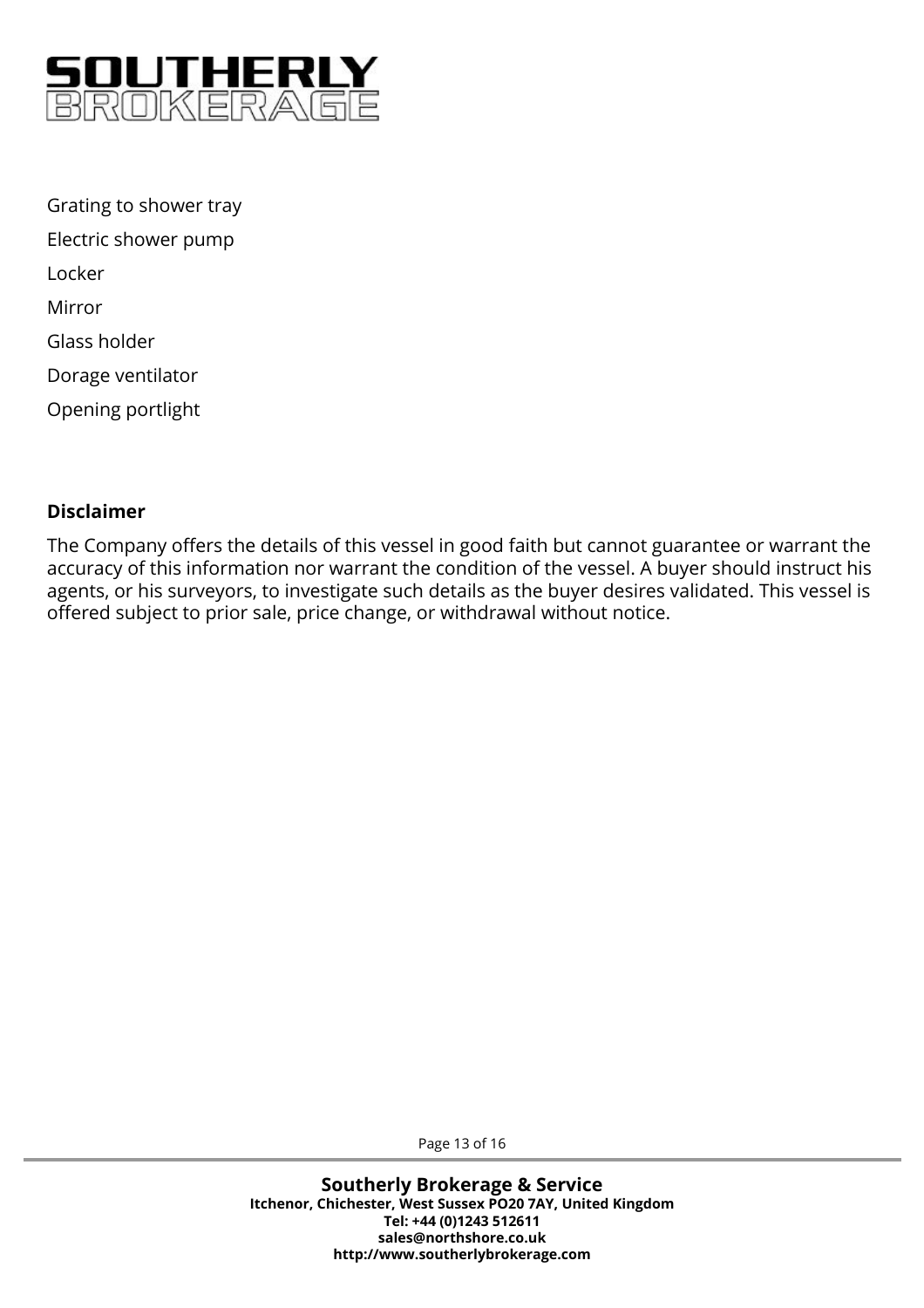



Similar photo



Similar photo



Similar photo



Similar photo



Layout



Aft Cabin

Page 14 of 16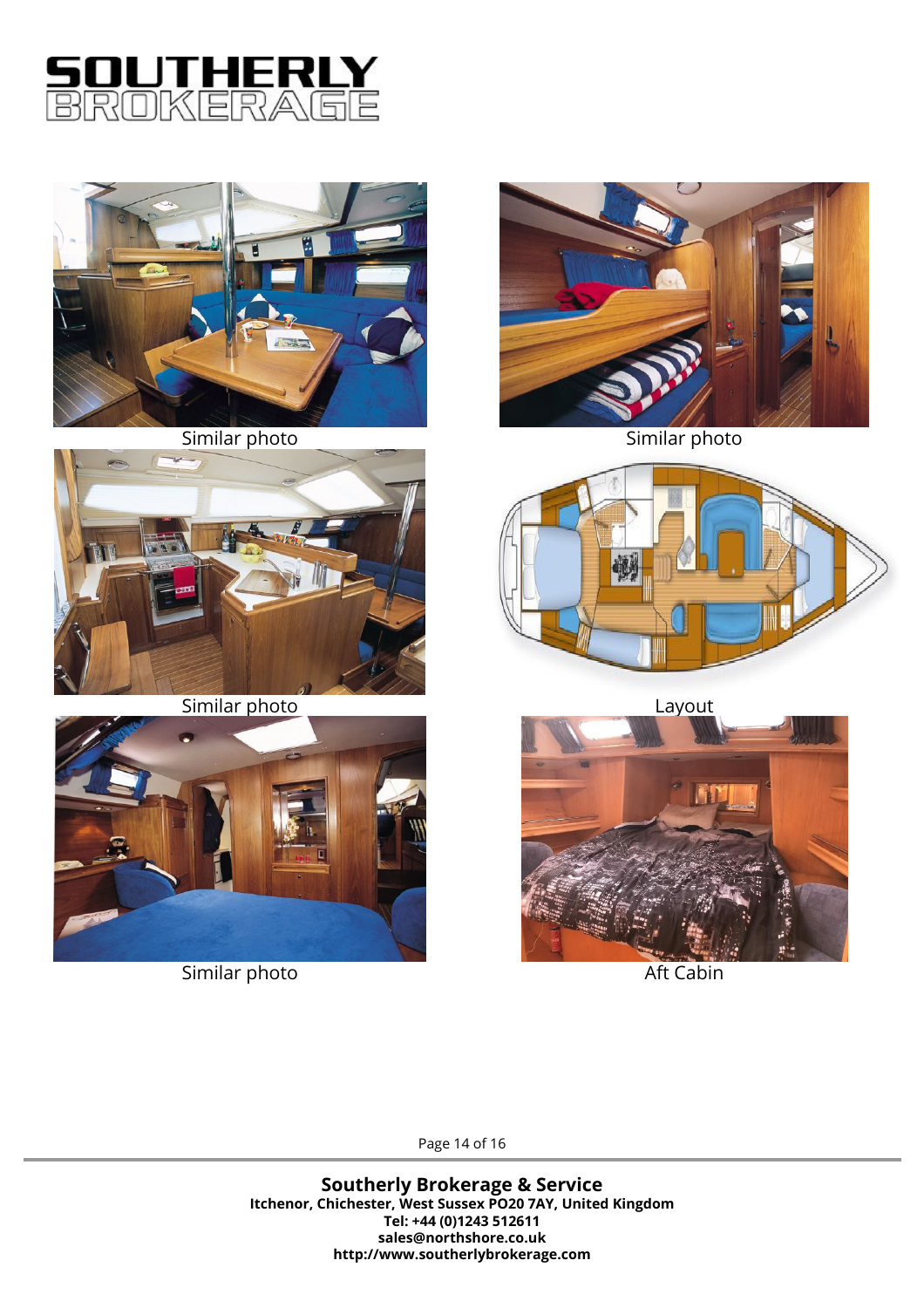



**Cockpit** 



Electrical switch panel



Engine Hours



Engine



Forecabin



Heads 1

Page 15 of 16